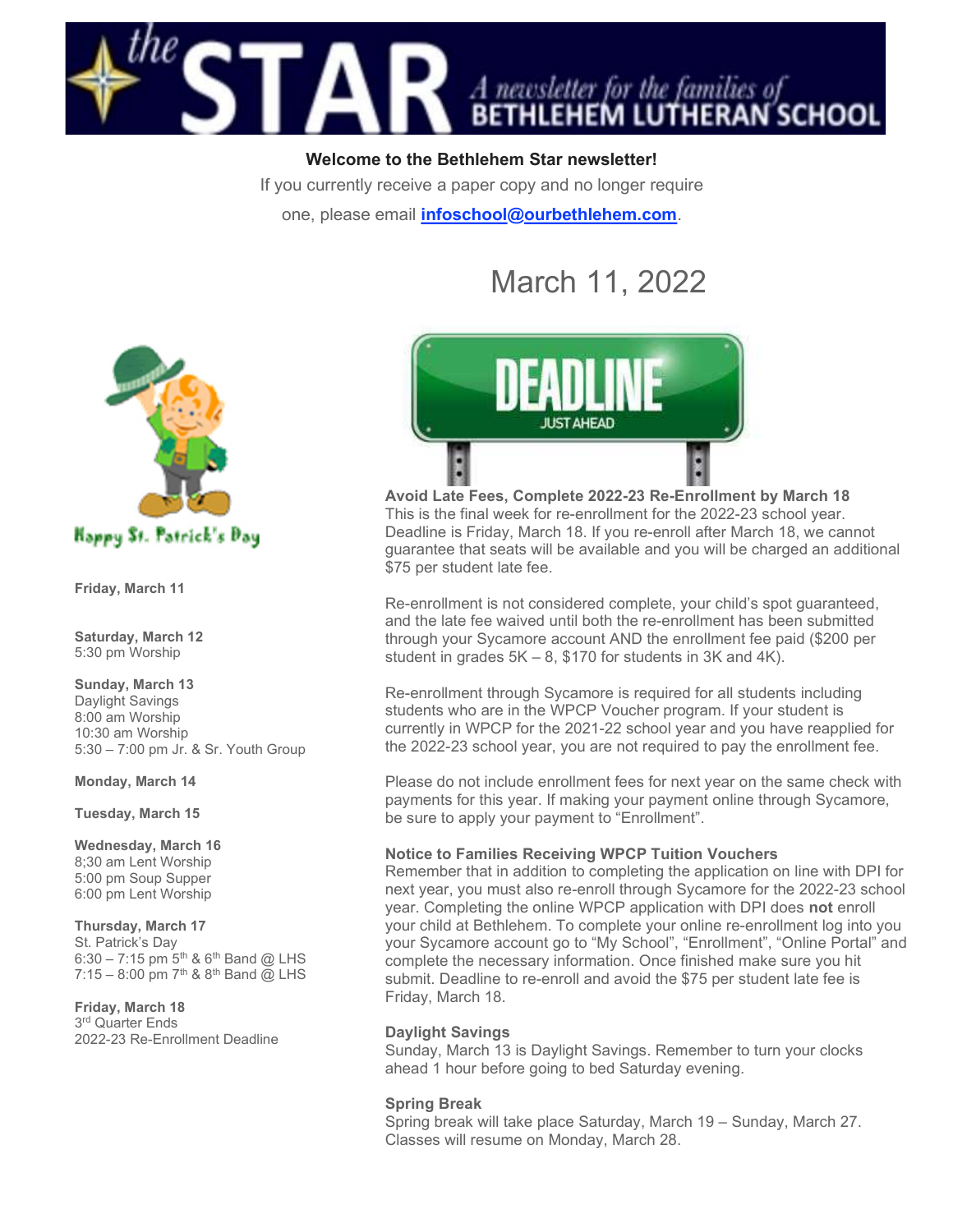

#### Monday, March 14

Chicken Parmesan Green Beans California Blend Apple Sauce **Craisins** 

#### Tuesday, March 15

Walking Tacos Refried Beans Corn Pineapple Mandarin Oranges

#### Wednesday, March 16

Pancakes **Sausage** Carrots & Cucumbers Apple Juice Orange Juice Banana

## Thursday, March 17

Fish Sticks Tater Tots Bread Stick Pea and Carrot Medley Sliced Apples Mixed Peaches & Pears

## Friday, March 18

Breaded Chicken Sandwich California Blend Broccoli **Graces** Apple Sauce

# Sandwich of the Week:

Cold Ham & Cheese

USDA is an equal opportunity provider.

Thank you to everyone who came out to support the Bethlehem youth group at Texas Roadhouse this week! It was great to see so many church and school families. The manger said it was the best turnout they have ever seen. Your support helps the youth with their mission trip to Alaska and the National Youth Gathering this summer.



# Wisconsin Parental Choice Program (WPCP)

Bethlehem is again participating in the Wisconsin Parental Choice Program (voucher program) for the 2022-23 school year. Families with students who will be in 4K, 5K or Grade 1 may apply online. Also, families with students who transfer from a public school at any grade level may apply. Applications can be submitted from February 1 – April 15, 2022 at https://sms.dpi.wi.gov/ChoiceParent/

The following will observe their birthday during the coming week:



Myra Aschenbach Mason Bell Jet Kubow Mrs. Morrelle Mr. Schuh Mrs. Vanic

The following member of our Bethlehem family will observe their baptism anniversary during the coming week:

Jayce Bradford Elanore Faucher Hayley Haas

# 3 Yr., 4 Yr., and 5 Yr. Kindergarten

Do you have a child or know someone who has a child that will be at least three years old as of September 10, 2022? If you do, we have a program. If you know of a family who has a child who you think will benefit from what Bethlehem has to offer, please give the school office their name and address.

## Mrs. Schallock

After prayerful consideration, Mrs. Katie Schallock has decided to leave Bethlehem Lutheran at the end of this current school year. As many of you know, Mrs. Schallock had finished her Master's degree in Special Education. She now wishes to pursue a career path further into that area of education. We thank her for her 14 years of service to Bethlehem Lutheran Church and School. As of right now, the Schallocks want to stay in the Sheboygan area so we will be able to see them around Bethlehem.

The Board of Christian Day School will now search for a new 5K teacher. They would like to start interviews sooner than later. If you know of anyone that may have interest in this position, please pass the name and their contact information to Mr. Vanic or have the person send a resume to the school office by Monday, March 14<sup>th</sup>. Mr. Vanic's email is Patrick.Vanic@ourbethlehem.com